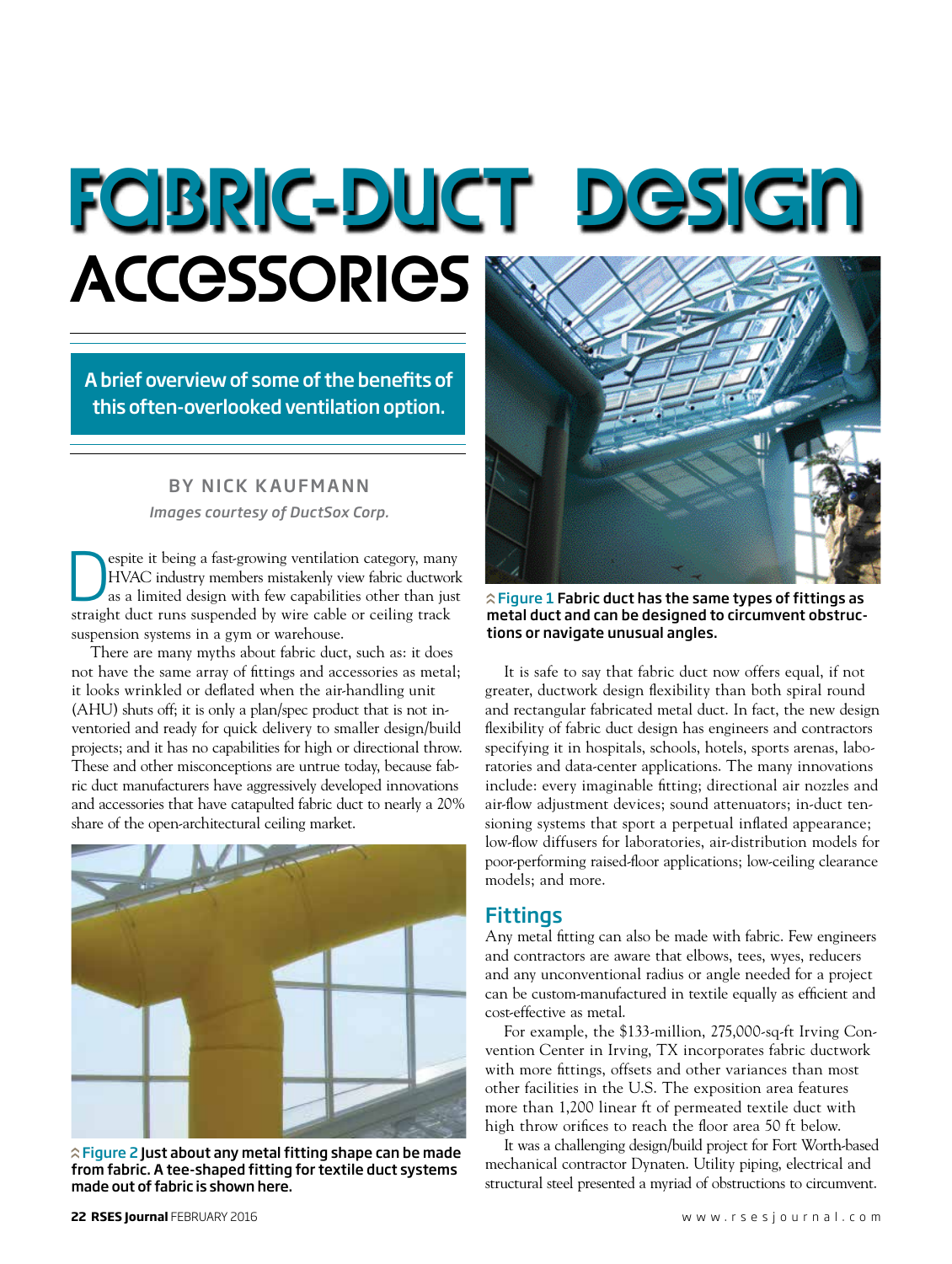However, Dynaten did not hesitate specifying with textile duct-fitting diameters of 22, 40, 44, 64 and 76 in., nearly all of which use a variety of custom-made elbows of 5 degrees, 15 degrees, 43 degrees and some other unconventional angles. Thus, the project totaled more than 24 elbows of different diameters, 14 offsets and a multitude of textile-to-textile adaptors to reroute ductwork while minimizing static pressure increases. Incidentally, friction loss in textile is considerably less at 0.04 in. w.g. vs. metal's 0.10 in. w.g., per 100 ft. In many projects, this affords smaller fan motor horsepower in equipment specifications, which in turn potentially reduces operational costs and expensive sizes.

Like metal fittings, the production of a fabric fitting starts off as a flat pattern and is available in a 5-Gore elbow design instead of a mitered elbow, the latter of which induces more static pressure resulting in a reduced efficiency. Not all fabric duct manufacturers offer 5-Gore elbows.



 $\hat{\lambda}$  Figure 3 The fabric sound attenuators abate noise generated from 14 AHUs ranging from 2,625–4,400 cfm.

#### Sound attenuation

Up until 2016, perhaps the only accessory metal duct held over fabric duct was sound attenuation. Metal typically generates more air-flow noise and reverberates mechanical equipment sound more than fabric duct, so sound attenuation has not been a priority. However, in applications where mechanical noise reverberation might be an issue—such as offices, performance spaces, recording studios, etc.—the fabric duct industry has recently developed the first sound-attenuation device (see Figure 3). Fabric sound attenuators quiet AHU and variableair volume (VAV) box operational and air-flow noise in the 500–2,000-Hz octave bands by 28–35 dB in offices, libraries, museums, classrooms and other sound-sensitive areas.



 $\hat{\lambda}$  Figure 4 Field-adjustable, modular and configurable fabric duct systems are ideal for smaller non-plan/spec projects of approximately 3,000-sq-ft or less.

A case in point is Peosta, IA-based Mi-T-M, an international manufacturer of pressure washers, air compressors and many other industrial products. Mi-T-M's new 68,000-sq-ft offices needed mechanical noise abatement generated mainly by 14 AHUs ranging from 2,625–4,400-cfm. Using sound attenuators on each duct run, Mi-T-M's offices noise levels dropped 15 dB, an exponential calculation representing a decrease of more than 50%.

#### Field-adjustable modular/ configurable ducts

While the majority of fabric duct for open-architectural ceiling applications are typically plan-and-spec products, another new industry innovation is field-adjustable, modular and configurable fabric duct systems that are fully stocked and inventoried for three to five business days delivery. They are ideal for smaller non-plan/spec projects of approximately 3,000-sq-ft or less, such as retail strip center tenant improvement projects, commercial facility build-outs or floor plan reconfigurations, manufacturing/warehouse industrial plant retrofits, or any other open-ceiling architecture application. They offer equal, if not more, air-balancing flexibility, are 40%–80% quicker to install and 15%–50% less expensive than conventional metal duct/register systems.

The systems can be purchased in various sections and accessories through manufacturer representatives and are ideal for design/build contractors without engineering backgrounds. The systems consist of round 1.5-, 5- and 15-ft modular lengths of white polyester-woven, non-porous fabric ranging in five diameters of 12, 16, 20, 24 and 28 in. that accommodate up to 6,000 cfm per run. The system is balanced with a 2-ft-wide adjustable air outlet (AAO), or a four-orifice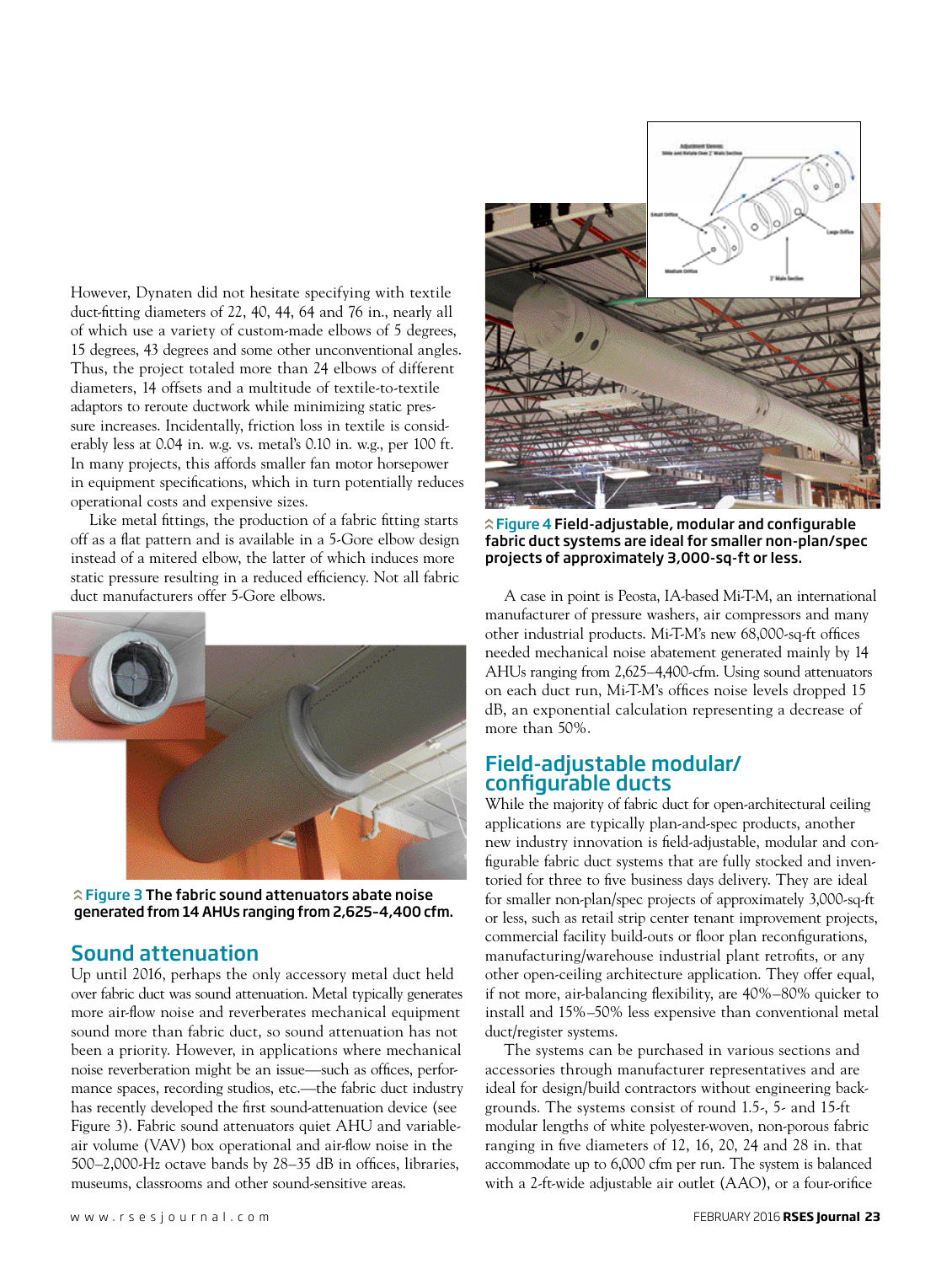

 $\hat{\lambda}$  Figure 5 Nozzles can be hand-rotated onsite into 10 different notched air-flow angle settings. The hemispheres have a throw range from 50–150 fpm and up to 10–70 ft, respectively.



 $\hat{\lambda}$  Figure 6 The oval-shaped duct for low-clearance applications saves 13–27 in. of head room vs. round fabric or metal duct by spreading out air flow in a structure that ranges from 47–93 in. wide.

component, which can be zippered anywhere into the duct run and offers a variety of throw distances, volume and directional capabilities comparable to metal duct/register systems (see Figure 4 inset). The AAO and elbow have dual zippers for adjustable mounting orientation. The AAO can produce 4 and 8 o'clock directional air flow or 2 and 10 o'clock if mounting orientation is adjusted.

# Adjustable nozzles

Another recent innovation is the adjustable nozzle. Unlike vent orifices that are laser-cut into the fabric and offer no field adjustment capabilities, nozzles are field-adjustable (see Figure 5). They are constructed of a 360-degree rotatable hemispherical plastic diffuser secured inside a 2-in.-diameter (33-cfm, 0.5-in. w.g.) or 3-in.-diameter (66-cfm, 0.5-in. w.g.) grommet. They are designed to snap into the laser-cut orifice of a fabric duct trunk line.

Nozzles are ideal for any spot heating/cooling/ventilating applications, because they can be hand-rotated onsite into 10 different notched air-flow angle settings, including up, down,

right or left as well as completely open or closed. The hemispheres have a throw range from 50–150 fpm and up to 10–70 ft, respectively.

Some applications for adjustable nozzles include:

→ **Retail outlets—**for directing air flow away from temporary ceiling-hung signage or non-dehumidified air away from supermarket freezer aisles;

g**Industrial production lines—**adjusting air flow per employee or for quality-control process preferences or indoor air comfort; and

→ **Natatoriums**—directing air flow and throw for complete window coverage and condensation control in difficult-toreach corners.

# Low-ceiling clearance

Low-ceiling clearances in offices or industrial production floors with overhead conveyers or frequent reconfigurations with high-rise machinery are a prime target for applications requiring minimal duct heights of 11–22 in., but high cfm. This innovation saves 13–27 in. of head room vs. round fabric or metal duct by spreading out air flow in a structure that ranges from 47–93 in. wide (see Figure 6).

The oval duct retains an inflated shape even during idle air-handling periods with patent-pending polyester ropes and supportive fiberglass rods for structural integrity. Six 3/16-in. diameter ropes are sewn into the fabric interior at 9- to 14 in. increments, which also present an aesthetic pleated effect. The oval-shaped duct offers a variety of air-dispersion options, such as air porous fabric, linear vents, nozzles and orifices.



 $\hat{p}$  Figure 7 The AFD is designed for balancing air flow anywhere throughout a duct run, but is generally factory-set for the inlet to quell turbulence caused by the air handler or its connecting ductwork/elbows.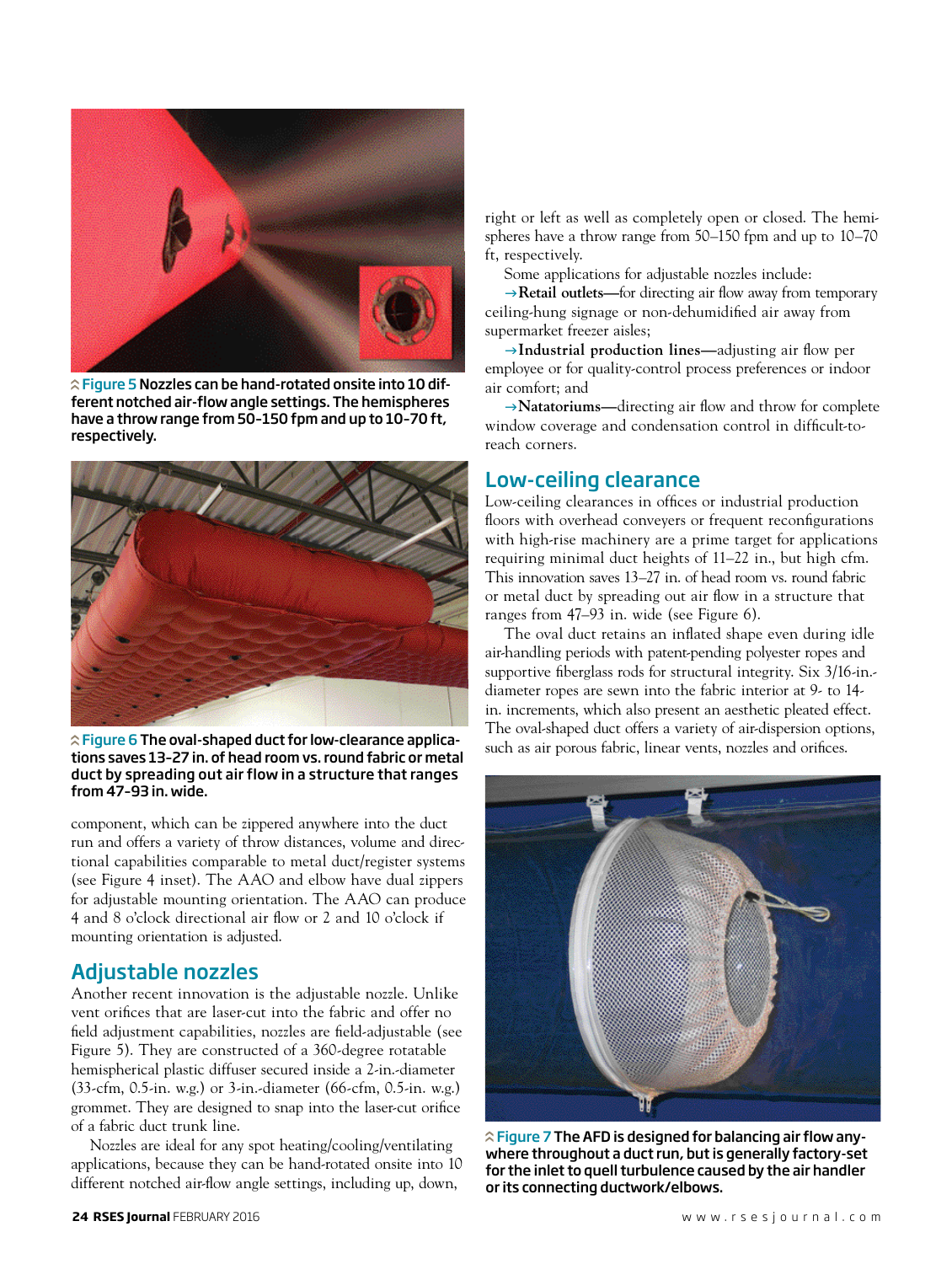

 $\hat{\lambda}$  Figure 8 An in-duct tensioning system combines tensioning baskets and internal hoops to offer a perpetual inflated duct appearance.

### The air-flow device

Another fabric-duct industry innovation is the adjustable flow device (AFD), a polyester-based factory-set or field-adjustable hemmed drawstring aperture (see Figure 7). The AFD is designed for balancing air flow anywhere throughout a duct run, but is generally factory-set for the inlet to quell turbulence caused by the air handler or its connecting ductwork/ elbows. It can be zippered into any part of the duct run where sections are adjoined with zippers. The AFD is available in sizes that fit duct diameters ranging from 6–84 in. The AFD offers variable resistance to balance static regain, balance air flow to branches from trunk lines, straighten turbulence early in the supply run and reduce abrupt startups. When factory-set, AFDs included in the fabric-duct system design should not require field-balancing.

An AFD can be also be a helpful retrofit tool when balancing a duct run with air flow and velocity originally designed for a certain length that has been shortened, such as a space with a newly constructed wall. The original end cap can be relocated and zippered into the new termination point followed by zippering in an AFD to balance the duct run's new length.

#### Hoops, baskets and cylindrical tensioning

Perhaps fabric duct's only disadvantage vs. metal duct is a deflated or wrinkled appearance during AHU inactivity or roll-out and popping noises during equipment startup. Fabric duct manufacturers have countered this with three suspension devices grouped under the description of cylindrical in-duct tensioning systems (CIDTS) to maintain an inflated appearance, regardless of AHU operation. The good, better, best approaches are hoops, tensioning baskets and cylindrical tensioning frameworks (see Figure 8 inset).

Internal 360-degree metal hoops inserted every 5 ft to maintain duct roundness is one way to avoid this issue. The hoops, which are supported by vertical cables tied into a horizontal cable suspension or U-track run, hold the fabric ductwork open and taut, regardless of air-handler runtimes.

Another method is a combination of tensioning baskets and internal hoops. It is suspended from either a cable or track suspension system. The tensioning locks, which connect the tensioning baskets to the suspension system, tighten and lock the fabric externally into a taut, smooth appearance.

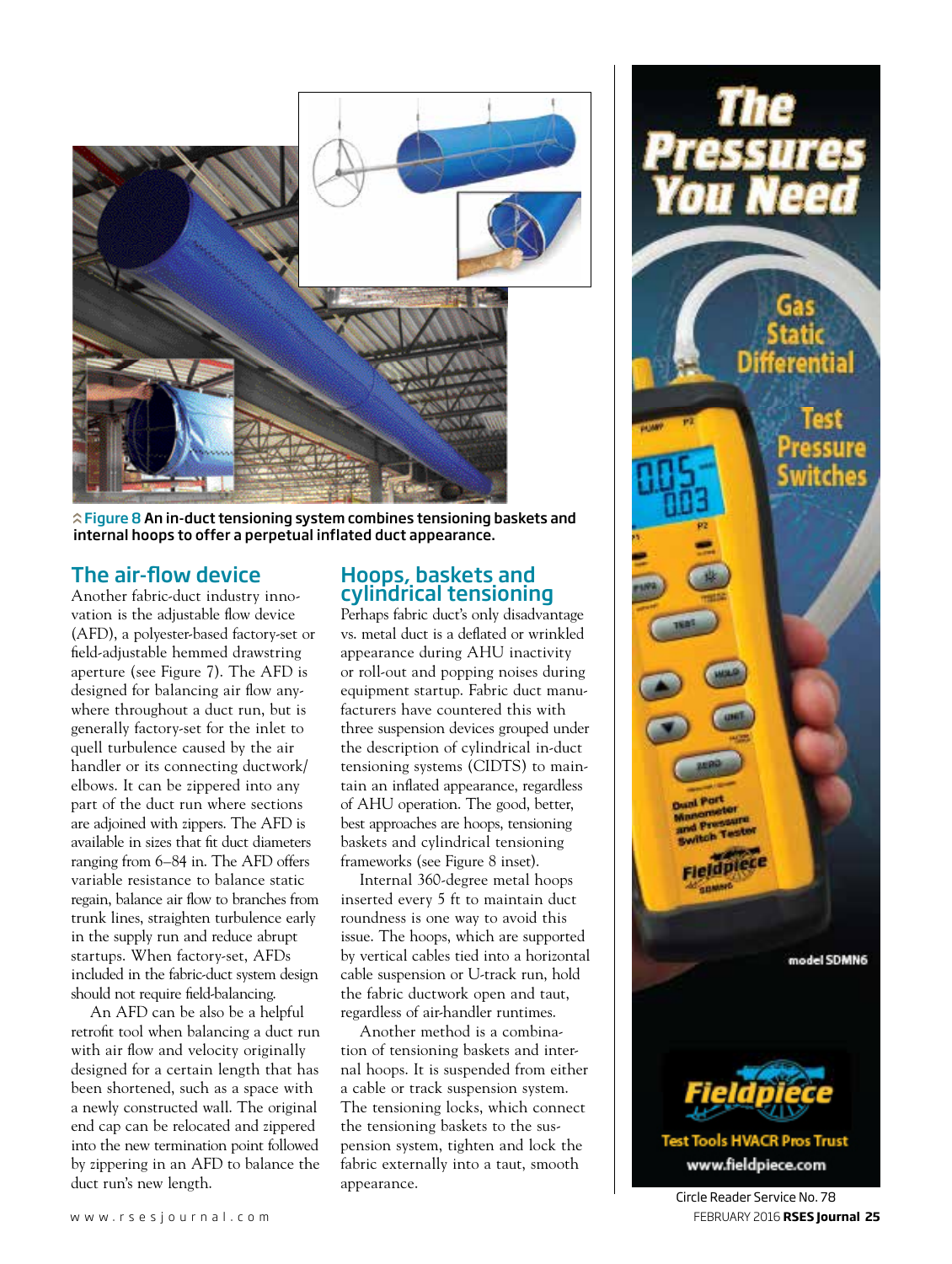# **Many critical environments, such as laboratories and clean rooms, suffer poor exhaust fume-hood capture and exhaust performance due to excessive HVAC supply-air diffuser velocities.** 66<br>Many<br>room:<br>perfori

The premium method is 360-degree cylindrical supports attached to a central skeletal spine with a tensioning ratchet device. Instead of just internal hoops, the 6-ft-long tensioning spine's adjustment nut is ratcheted onsite to spread the front and back support hoops apart. It is the most aesthetic

# **Fabric duct** advantages

According to a 10-month-long study performed by the Iowa State University's Mechanical Engineering Dept., titled "Thermal Comparison Between Ceiling Diffusers and Fabric Ductwork Diffusers for Green Buildings," proved fabric duct has a 24.5-% efficiency differential, because it heats rooms faster and more uniformly to satisfy temperature setpoints when compared to metal duct/ diffusers. This results in reduced mechanical equipment runtime, thus saving energy in the process. The study is available for free at www3.me.iastate.edu/bglab. Additional advantages include:

 $\rightarrow$  90% lighter than metal, which can result in lighter weight structural steel in facilities for an overall building construction savings. Lightweight also promotes more employee safety, especially with high ceilings;  $\rightarrow$  Linear-vent air dispersion distributes air more evenly than metal register/diffusers every 5–10 ft for better energy efficiency. Linear air dispersion (and porosity, if used) provides better air comfort with less drafts;  $\rightarrow$  40%-60% faster and less expensive to install in labor;

 $\rightarrow$  More streamlined and aesthetic than metal;  $\rightarrow$  Easily cleaned with quick disassembly and commercial laundering;

 $\rightarrow$  Less expensive than metal in material costs;  $\rightarrow$  Will not get dented from errant objects in athletic facilities.

method, because it keeps an inflated appearance and also smoothes the fabric to eliminate any wrinkling, thus giving a more streamlined appearance, regardless of AHU run times. This method has been recently enhanced to include large 50–84-in.-diameters to accommodate huge spaces such as arenas.

CIDTS have also caused a revolution in fabric duct design. Ten years ago, a consulting engineer and architect would design a system by first picking the fabric type, color, air dispersion and then choose the suspension system (typically a cable or track system) last, but the opposite has occurred today. Now, the suspension system is the first choice because of aesthetics, followed by the selection of other variables.

# Diffusers for critical environments

Many critical environments, such as laboratories and clean rooms, suffer poor exhaust fume-hood capture and exhaust performance due to excessive HVAC supply-air diffuser velocities. Besides poor fume-hood performance, excessive velocities also cause noise (vibration) or fluctuating temperatures that disrupt sensitive activities, especially in labs. Instead of reducing air-flow volume, which typically is not effective, viable or compliant with codes, this common HVAC ventilation dysfunction can many times be resolved with better diffusion.

To reduce drafts while maintaining the designed supply/ exhaust air volume ratio, fabric duct manufacturers have innovated drop-in diffusers that essentially replace 2 x 2-ft or 2 x 4-ft metal four-way ceiling diffusers. Typically, they consist of an easily removable (for cleaning) fabric face capable of dispersing up to 1,000 cfm, however the diverging, yet uniform, air-flow pattern reduces drafting noticeably below industrystandard critical environment diffusers. The fabric is available in engineered porosities that evenly disperse without drafts and disruptions to draft-hood capture. Fabrics are also available in micro-perforated polyester designs that reduce product maintenance. These micro-orifices do not capture and retain